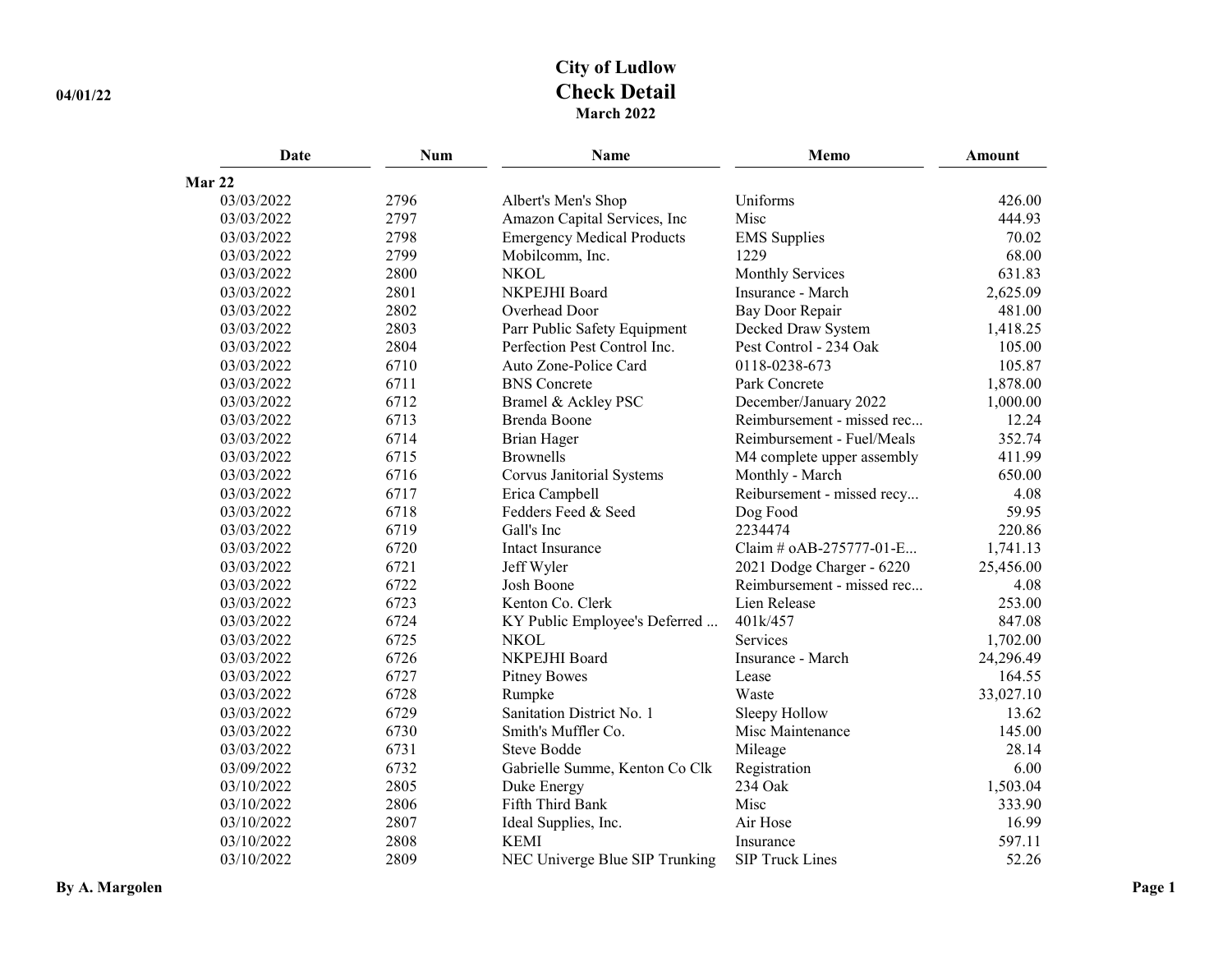| Date       | Num  | Name                                  | Memo                        | <b>Amount</b> |
|------------|------|---------------------------------------|-----------------------------|---------------|
| 03/10/2022 | 2810 | Specialty Truck Repair, Inc.          | Parking Brake               | 244.16        |
| 03/10/2022 | 6733 | <b>BNS</b> Concrete                   | Park Concrete - Dugout/Bul  | 2,220.00      |
| 03/10/2022 | 6734 | Chamberlin Owen & Co., Inc.           | Final Invoice               | 6,150.00      |
| 03/10/2022 | 6735 | Cincinnati Bell Telephone             | Monthly Telephone           | 197.46        |
| 03/10/2022 | 6736 | Crescent Springs Hardware, Inc.       | Misc                        | 280.28        |
| 03/10/2022 | 6737 | Dearborn Life Insurance Company       | Insurance                   | 372.23        |
| 03/10/2022 | 6738 | Duke Energy                           | Monthly Utilities           | 4,627.57      |
| 03/10/2022 | 6739 | Fifth Third Bank                      | Misc                        | 1,104.41      |
| 03/10/2022 | 6740 | Gall's Inc                            | 2234474                     | 68.62         |
| 03/10/2022 | 6742 | Johnny's Car Wash                     | February Wash               | 42.00         |
| 03/10/2022 | 6743 | <b>KEMI</b>                           | Insurance                   | 814.82        |
| 03/10/2022 | 6744 | <b>KOI</b> Auto Parts                 | Misc Parts                  | 149.28        |
| 03/10/2022 | 6745 | Kubota Tractor of the Tri-State       | Misc                        | 1,111.17      |
| 03/10/2022 | 6746 | KY Public Employee's Deferred         | 401k/457                    | 847.08        |
| 03/10/2022 | 6747 | Linde Gas & Equipment Inc.            | Tanks                       | 535.87        |
| 03/10/2022 | 6748 | Sheepdog Guardian Consulting,         | K9 Legal Updates 2022       | 50.00         |
| 03/10/2022 | 6749 | Smith's Muffler Co.                   | Misc Repairs                | 415.00        |
| 03/10/2022 | 6750 | SymbolArts                            | Detective Badge             | 135.00        |
| 03/10/2022 | 6751 | Systems Insight, Inc.                 | Monthly Web Hosting         | 75.00         |
| 03/10/2022 | 6752 | Terry Eshman                          | Window Tint 2018 Charger    | 180.00        |
| 03/10/2022 | 6753 | Vance Law Enforcement                 | Cases of 5.56 Ammo          | 1,841.60      |
| 03/10/2022 | 6754 | Colonial Life & Accident Insura       | Insurance                   | 64.00         |
| 03/17/2022 | 2811 | 911 Fleet & Fire Equipment            | Equipment                   | 637.50        |
| 03/17/2022 | 2812 | Airgas USA, LLC                       | Oxygen                      | 134.40        |
| 03/17/2022 | 2813 | Auto Zone-Admin Card                  | 0118-0289-843               | 34.99         |
| 03/17/2022 | 2814 | <b>Batoray Wholesale Distributors</b> | Misc                        | 125.00        |
| 03/17/2022 | 2815 | Ky Dept. of Revenue                   | Health Provider Tax         | 378.07        |
| 03/17/2022 | 2816 | Lykins Oil Company                    | Fuel                        | 928.96        |
| 03/17/2022 | 2817 | Netduty Software Gallatinweb, L       | Scheduling Software         | 1,188.00      |
| 03/17/2022 | 2818 | Randall Born                          | Refund                      | 92.86         |
| 03/17/2022 | 6755 | <b>AFLAC</b>                          | 65543                       | 16.68         |
| 03/17/2022 | 6756 | Assured Partners Crawford Ins         | Insurance                   | 16,491.50     |
| 03/17/2022 | 6757 | <b>BNS</b> Concrete                   | Park Concrete               | 4,360.00      |
| 03/17/2022 | 6758 | Bobcat Enterprises, Inc.              | 062930                      | 820.69        |
| 03/17/2022 | 6759 | Duke Energy                           | Monthly Utilities           | 109.15        |
| 03/17/2022 | 6760 | Executive Security Systems Inc        | Security System Monitoring  | 192.00        |
| 03/17/2022 | 6761 | Kramer Skilled Services               | Installation of card reader | 668.61        |
| 03/17/2022 | 6762 | KY Public Employee's Deferred         | 401k/457                    | 847.08        |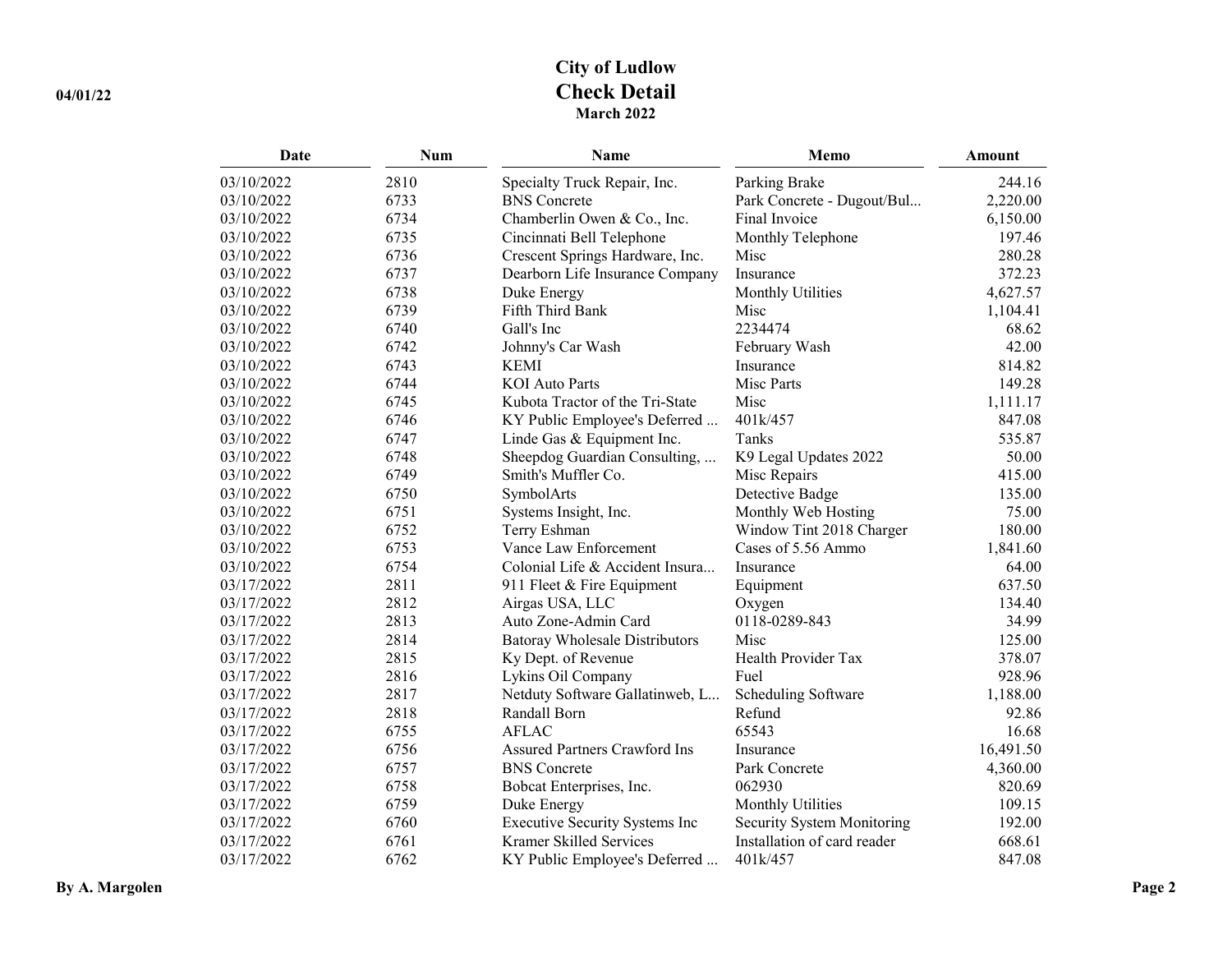| Date       | Num  | Name                                  | Memo                        | <b>Amount</b> |
|------------|------|---------------------------------------|-----------------------------|---------------|
| 03/17/2022 | 6763 | Lykins Oil Company                    | Fuel                        | 3,590.04      |
| 03/17/2022 | 6764 | Microsoft Corporation                 | <b>Monthly Services</b>     | 519.15        |
| 03/17/2022 | 6765 | <b>NKMCA</b>                          | Training                    | 30.00         |
| 03/17/2022 | 6766 | <b>PDS</b>                            | Services                    | 76.00         |
| 03/17/2022 | 6767 | <b>Purchase Power</b>                 | Postage                     | 208.99        |
| 03/17/2022 | 6768 | R & D Concrete Pumping                | Park Concrete               | 600.00        |
| 03/17/2022 | 6769 | Randall Born                          | Refund                      | 275.95        |
| 03/17/2022 | 6770 | Spectrum Enterprise                   | 101 Oak                     | 99.98         |
| 03/17/2022 | 6771 | St. Elizabeth Business Health Ce      | Monthly Services            | 495.00        |
| 03/17/2022 | 6772 | <b>Staples</b>                        | 6011-1000-7116-940          | 278.27        |
| 03/17/2022 | 6773 | Truist Governmental Finance           | Municipal Center loan       | 3,884.54      |
| 03/17/2022 | 6774 | Vital Records Control                 | Storage                     | 95.00         |
| 03/24/2022 | 2819 | Custom Design Benefits, Inc.          | Insurance                   | 9.00          |
| 03/24/2022 | 2820 | Delta Dental of Kentucky              | Insurance                   | 110.49        |
| 03/24/2022 | 2821 | Firstnet                              | <b>EMS</b> Tablet and Phone | 124.47        |
| 03/24/2022 | 2822 | <b>NKOL</b>                           | Service Call                | 36.25         |
| 03/24/2022 | 2823 | Nor-Com                               | Service Call                | 250.00        |
| 03/24/2022 | 2824 | <b>VFIS</b>                           | Policy Premium              | 5,454.00      |
| 03/24/2022 | 6775 | <b>BNS</b> Concrete                   | Park Concrete               | 3,000.00      |
| 03/24/2022 | 6776 | Crescent Springs Hardware, Inc.       | Concrete Saw Repair         | 49.76         |
| 03/24/2022 | 6777 | Custom Design Benefits, Inc.          | Insurance                   | 72.00         |
| 03/24/2022 | 6778 | Delta Dental of Kentucky              | Insurance                   | 852.46        |
| 03/24/2022 | 6779 | Duke Energy                           | Monthly Utilities           | 2,924.95      |
| 03/24/2022 | 6780 | Hemmer DeFrank Wessels PLLC           | Legal Fees                  | 3,333.40      |
| 03/24/2022 | 6781 | KY Public Employee's Deferred         | 401k/457                    | 797.08        |
| 03/24/2022 | 6782 | <b>NKADD</b>                          | Brownsfield RLF - Pmt 40    | 1,787.97      |
| 03/24/2022 | 6783 | Smith's Muffler Co.                   | Diagnostics for 2013 Explor | 110.00        |
| 03/24/2022 | 6784 | Spectrum Enterprise                   | Internet/Cable              | 732.25        |
| 03/24/2022 | 6785 | SymbolArts                            | Badge                       | 125.00        |
| 03/31/2022 | 2825 | Airgas USA, LLC                       | Rmaining balance from pre   | 79.84         |
| 03/31/2022 | 2826 | <b>Boundtree Medical</b>              | <b>EMS</b> Supplies         | 1,490.25      |
| 03/31/2022 | 2827 | <b>Cintas Fire Protection</b>         | Inspections                 | 1,019.22      |
| 03/31/2022 | 2828 | Dearborn Life Insurance Company       | Insurance                   | 44.92         |
| 03/31/2022 | 2829 | Knox                                  | Annual License for Medvault | 468.00        |
| 03/31/2022 | 2830 | Northern Kentucky Water District      | 234 Oak                     | 186.50        |
| 03/31/2022 | 2831 | Perfection Pest Control Inc.          | 234 Oak                     | 105.00        |
| 03/31/2022 | 2832 | Spectrum Enterprise                   | 234 Oak                     | 110.84        |
| 03/31/2022 | 6786 | <b>Batoray Wholesale Distributors</b> | <b>Batteries</b>            | 19.20         |